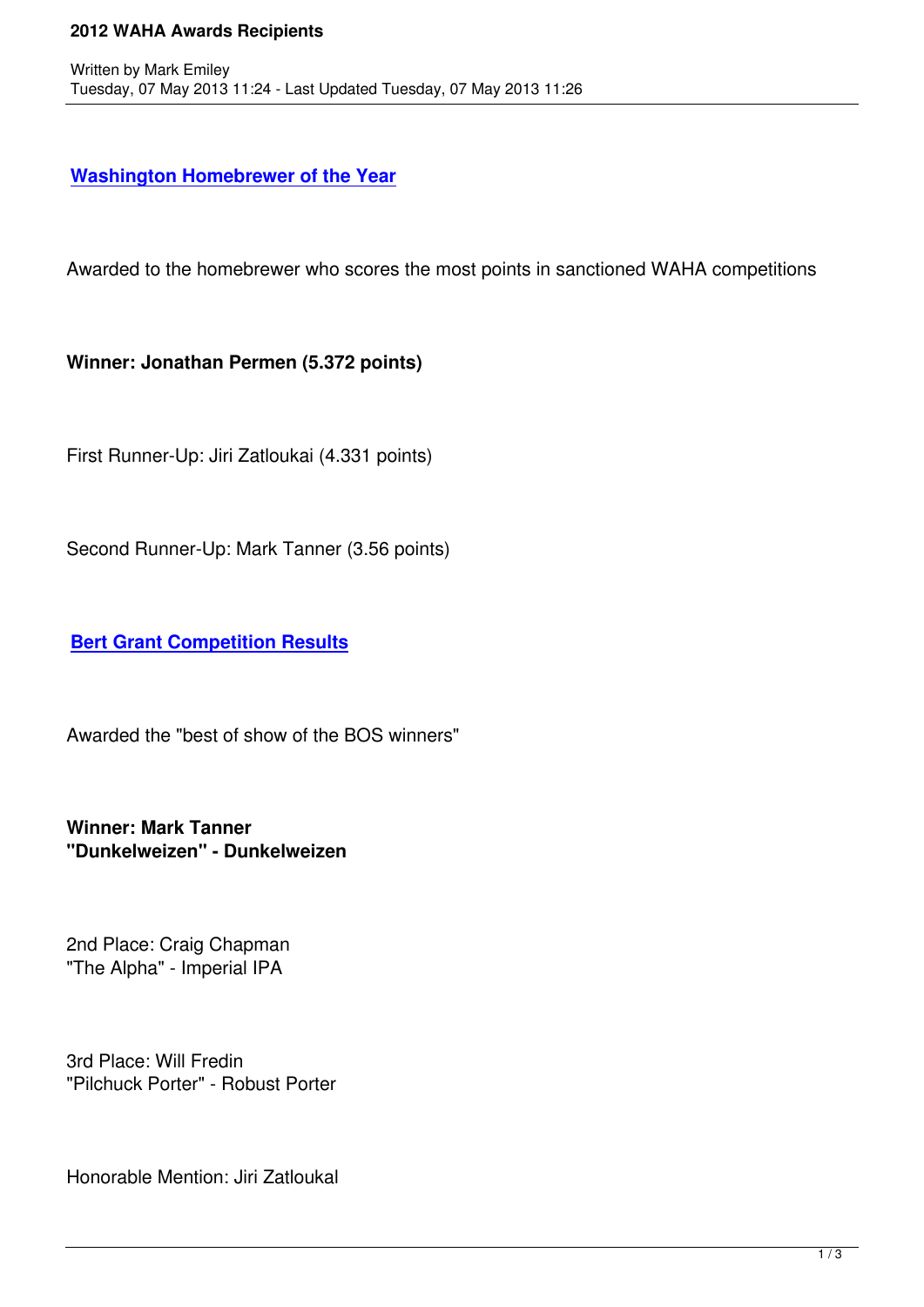"Prague Porter" - Brown Porter

## **Golden Mash Paddle**

[Recognizing homebrew](about-us/waha-projects/158?task=view)ers who help progress the Washington Homebrewing scene

**Presented to Steve Antoch** 

**Washington Club of the Year**

[Presented in Recognition of Clu](awards/180)b Brewing Skills and Contributions to the Homebrewing Community in Washington State

## **Presented to the Greater Everett Brewers League**

Congratulations to all of the winners.

**Washington Spirit of Homebrewing Club of the Year** 

[Presented in Recognition of Club's best serving their members a](awards/392)nd the community in Washington State

**Presented to the Greater Everett Brewers League**